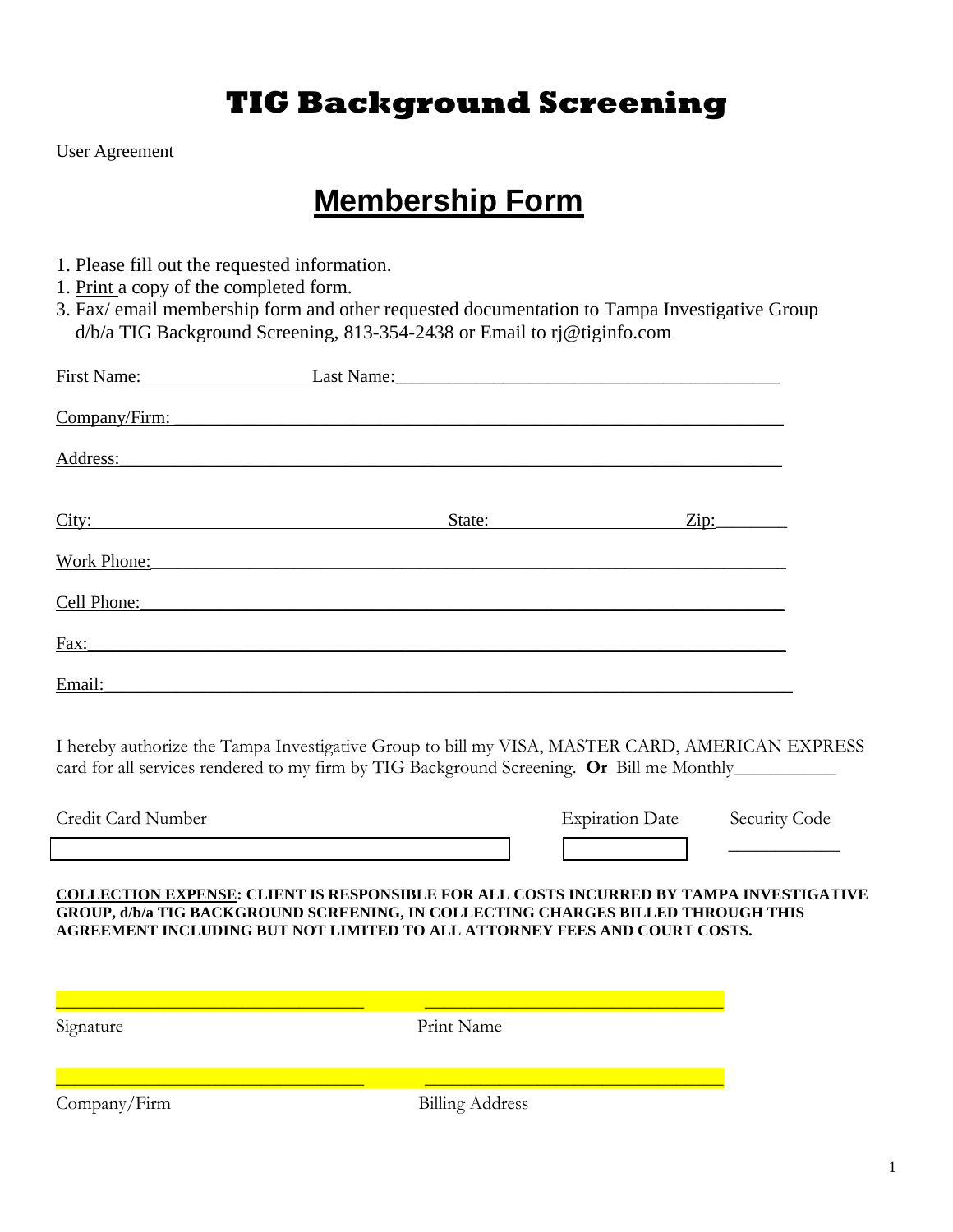| For what purpose will you use these records? Employment Screening___; Other_____________                                                                                                                                      |
|-------------------------------------------------------------------------------------------------------------------------------------------------------------------------------------------------------------------------------|
|                                                                                                                                                                                                                               |
|                                                                                                                                                                                                                               |
|                                                                                                                                                                                                                               |
|                                                                                                                                                                                                                               |
| Type of business Type of business                                                                                                                                                                                             |
|                                                                                                                                                                                                                               |
|                                                                                                                                                                                                                               |
| Tax I.D. Number: Tax I.D. Number:                                                                                                                                                                                             |
|                                                                                                                                                                                                                               |
| Are you incorporated?                                                                                                                                                                                                         |
|                                                                                                                                                                                                                               |
| State/States <b>States States State State State State State State State State State State State State State State State State State State State State State State State State</b>                                             |
|                                                                                                                                                                                                                               |
|                                                                                                                                                                                                                               |
| Are you a licensed entity?                                                                                                                                                                                                    |
|                                                                                                                                                                                                                               |
| State State State State State State State State State State State State State State State State State State State State State State State State State State State State State State State State State State State State State |
|                                                                                                                                                                                                                               |
|                                                                                                                                                                                                                               |

License Number